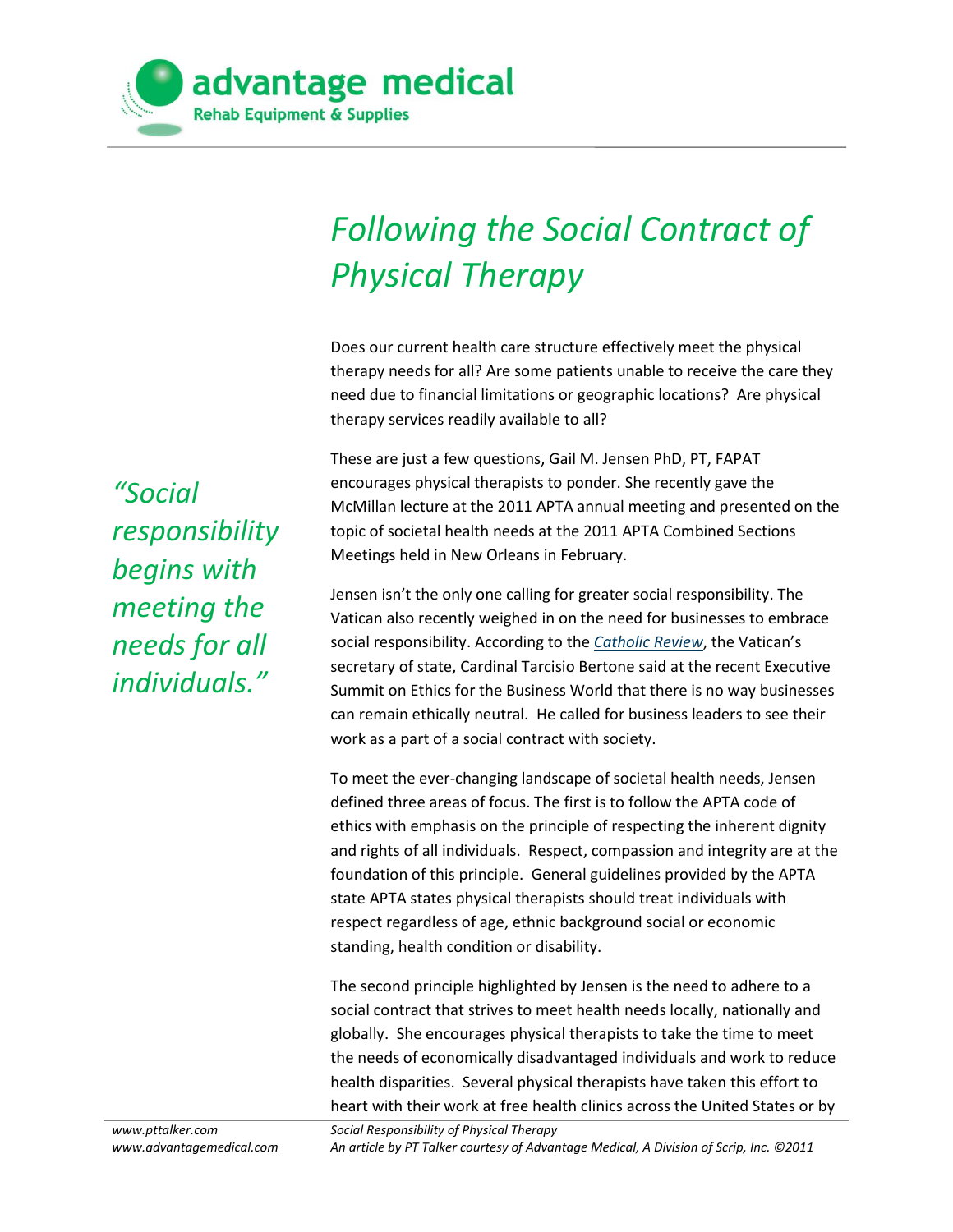

volunteering their time and expertise in developing countries like Haiti.

*"To support future health care needs, physical therapists need to advocate for the common good for all"*

The final area of focus described by Jensen is that of social responsibility. Jensen encourages physical therapists to remember that health is more than just health care. Where a patient lives, his job and living conditions can override the importance of seeking proper health care. Social responsibility takes a look at changing health conditions in addition to providing health care. She encourages physical therapists to be empathetic and understand where the patient is coming from and how the physical therapy profession can help influence health conditions in the community.

*To learn more about the physical therapy social contract listen to a full podcast with Gail M. Jensen PhD, PT, FAPAT at PTTalker.com.*

Additional Sources:

Glatz, Carol. "Vatican Calls on Businesses to be Ethical, Create Economic Justice." Catholic Review Magazine, 19 June 2011. <http://www.catholicreview.org/subpages/storyworldnew-new.aspx?action=10155>

APTA Code of Ethics for the Physical Therapist http://www.apta.org/uploadedFiles/APTAorg/About\_Us/Policies/HOD/Ethics/CodeofEthics.pdf